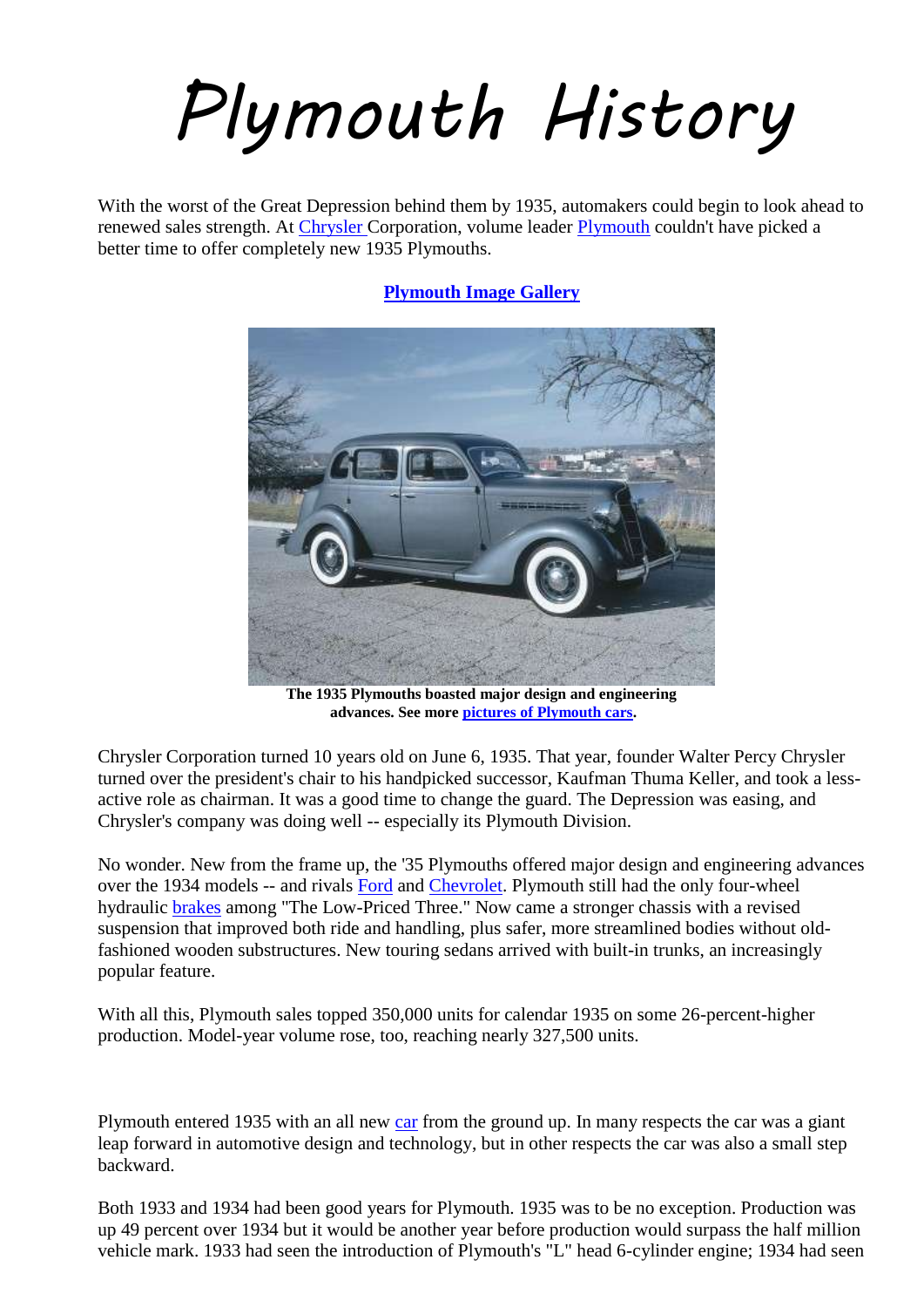the introduction of independent front wheel suspension. For 1935 improvements were made on the powerplant, but the front wheel springing mysteriously disappeared.

The 1935 was a solid, good looking car, loosing much of the boxy look of years previous and starting to take on some degree of streamlining. The 1935 was offered in two series, both designated the model PJ series, the cheaper Business series and the more elegantly appointed Deluxe series.

## 1935 Plymouth body styles

The Business series included a four door and two door models, both of the fastback style without a trunk, a business coupe, a commercial sedan (panel delivery) which was based on a gutted two door sedan, and the Suburban Westchester station wagon.





Washington State Patrol Officer Roy Madden drove his 1932 PB patrol<br>car a total of 132,000 miles at a total maintainence expense of \$83. When the Patrol purchased Madden a new '35 coupe as a replacement for hit<br>PB he then purchased a '35 sedan for his personal use.

## 1935 Plymouth body styles

The Business series included a four door and two door models, both of the fastback style without a trunk, a business coupe, a commercial sedan (panel delivery) which was based on a gutted two door sedan, and the Suburban Westchester station wagon.

All color illustrations are **1936** Plymouths, not 1935 as marked.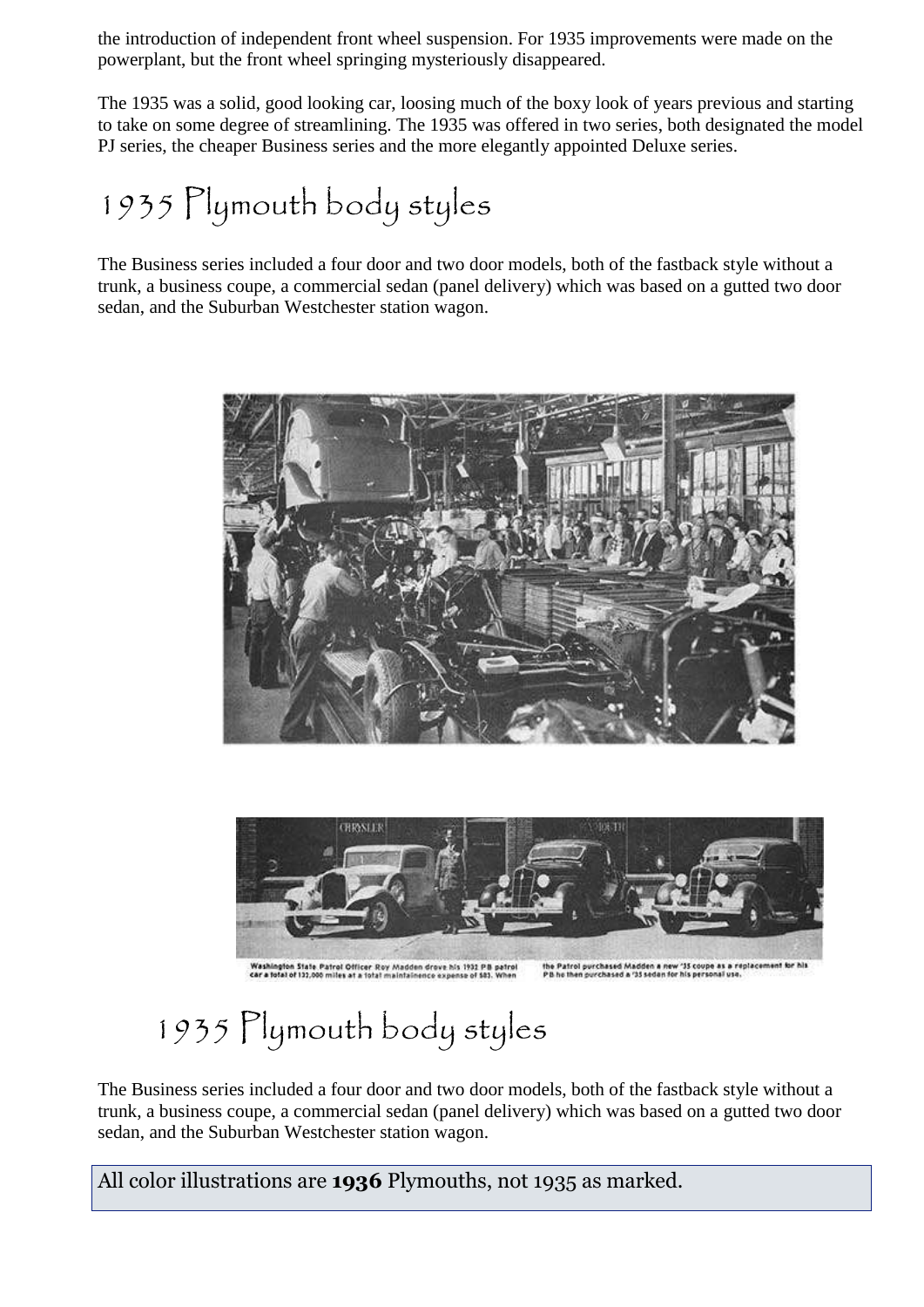

The Deluxe series included a fastback two door and four door model, a two door and four door "Touring Sedan" model, so called because of the built in trunk at the 10 rear, a business coupe, a rumble seat coupe, and a convertible coupe with rumble seat. Early in April two additions were added to the deluxe line, both built on an extended 128" wheelbase. The long wheelbase 5 passenger sedan was called the Traveler Sedan while a version of it equipped with auxiliary lump seats was called a 7 passenger sedan. Oddly enough, the two 128" versions were built on two different body styles. The Traveler Sedan was a stretched version of the Touring Sedan, sporting a built in trunk at the rear but the 7- passenger sedan was built on a stretch version of the fastback body style. Overall length of these cars was 200" in comparison to the normal sedans 188". Regular coupes and the convertible were another 2" longer.



A third "mini-series" was offered briefly but it was soon discontinued after only 837 cars were produced. Called the PJ Six, it was a slightly upgraded version of the Business model. The only noticeable difference between it and the regular business line was that the hood received the deluxe [chrome](http://www.allpar.com/history/plymouth/1935.html##) trim of 3 chromed bars with 5 circles behind it. Headlamps remained painted like the business line however. The majority of these cars were Canadian built (805 built at Windsor compared to only 32 at the Detroit plant).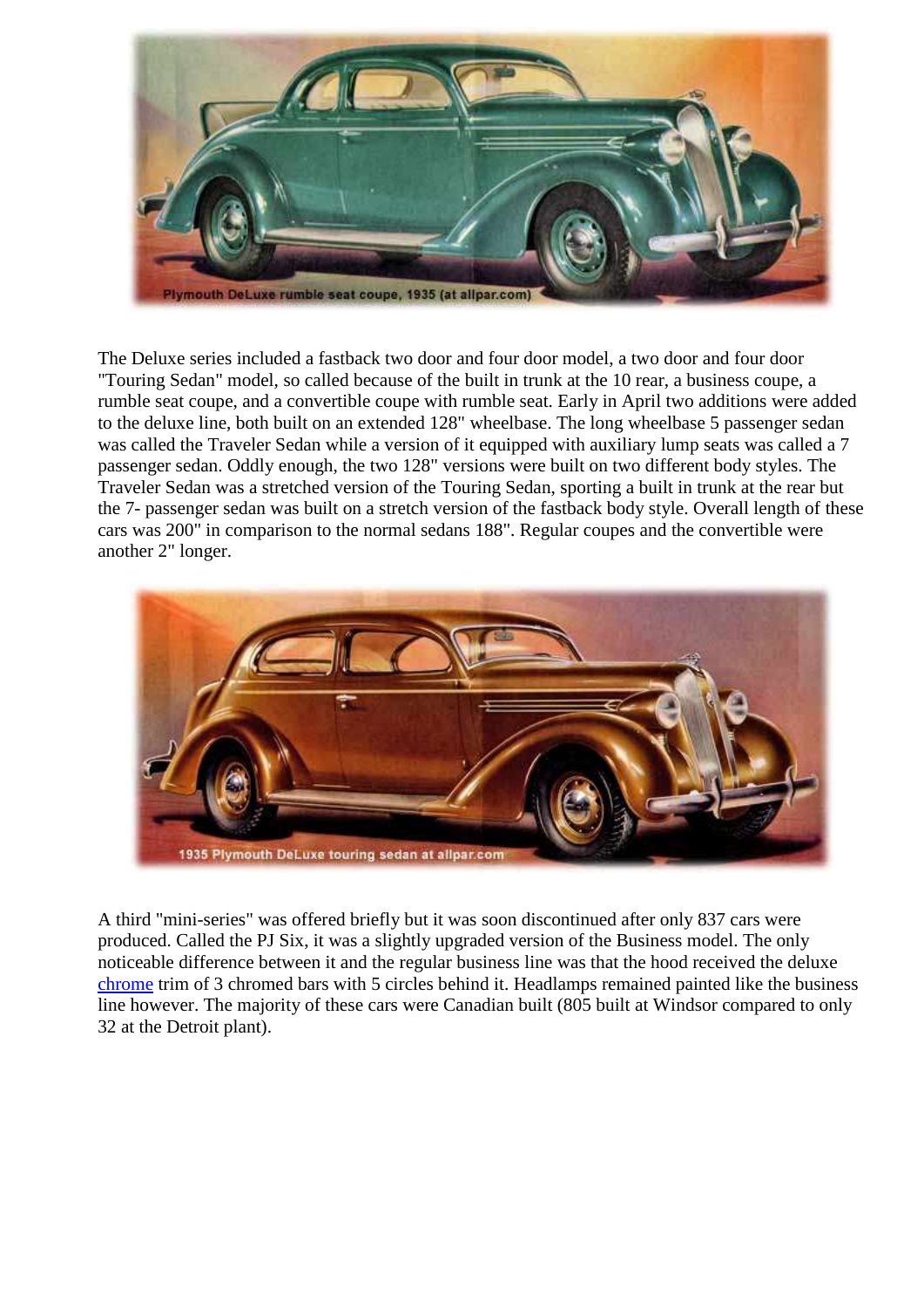## Engineering the 1935 Plymouth cars



Plymouth engineers and designers literally started with a

clean sheet of paper with the PJ. Starting with the frame the engineering group retained the X type frame used in years past but improved it. The frame was of the "double drop" type, so called because it had a kick-up at both the front and rear for the suspension to "travel" in. It also allowed the center section to be lower so the body could be mounted lower not only for better looks but for directional stability as well. The frame consisted of two pieces riveted together--the X-type center section was riveted to the outer walls. The forward ends of the center section formed a box section with the side walls and these were riveted both top and bottom. By making a box section in this manner the engineers achieved a stronger frame to withstand twist and torsional stress in use. In addition the body was now mounted using 46 mounting points, rather than the normal 16 or 18 mounts. Body bolts ran both horizontally and vertically on the outer frame walls and vertically on the center. It was referred to as "Unit Frame & Body" construction.

The now 3 year old 6-cylinder engine underwent some major changes as well although it retained its basic dimensions, both externally and internally. Tests in the engineering labs had shown that the rear cylinders of the engine were not cooling as much as the front cylinders so the block was redesigned to provide full length water jacketing the entire length of travel of the pistons. In addition a water distribution tube was installed in the block so the water pump would force cool water to the rearmost cylinders, and especially to the exhaust valve seat areas. This the engineers referred to as "directional cooling."



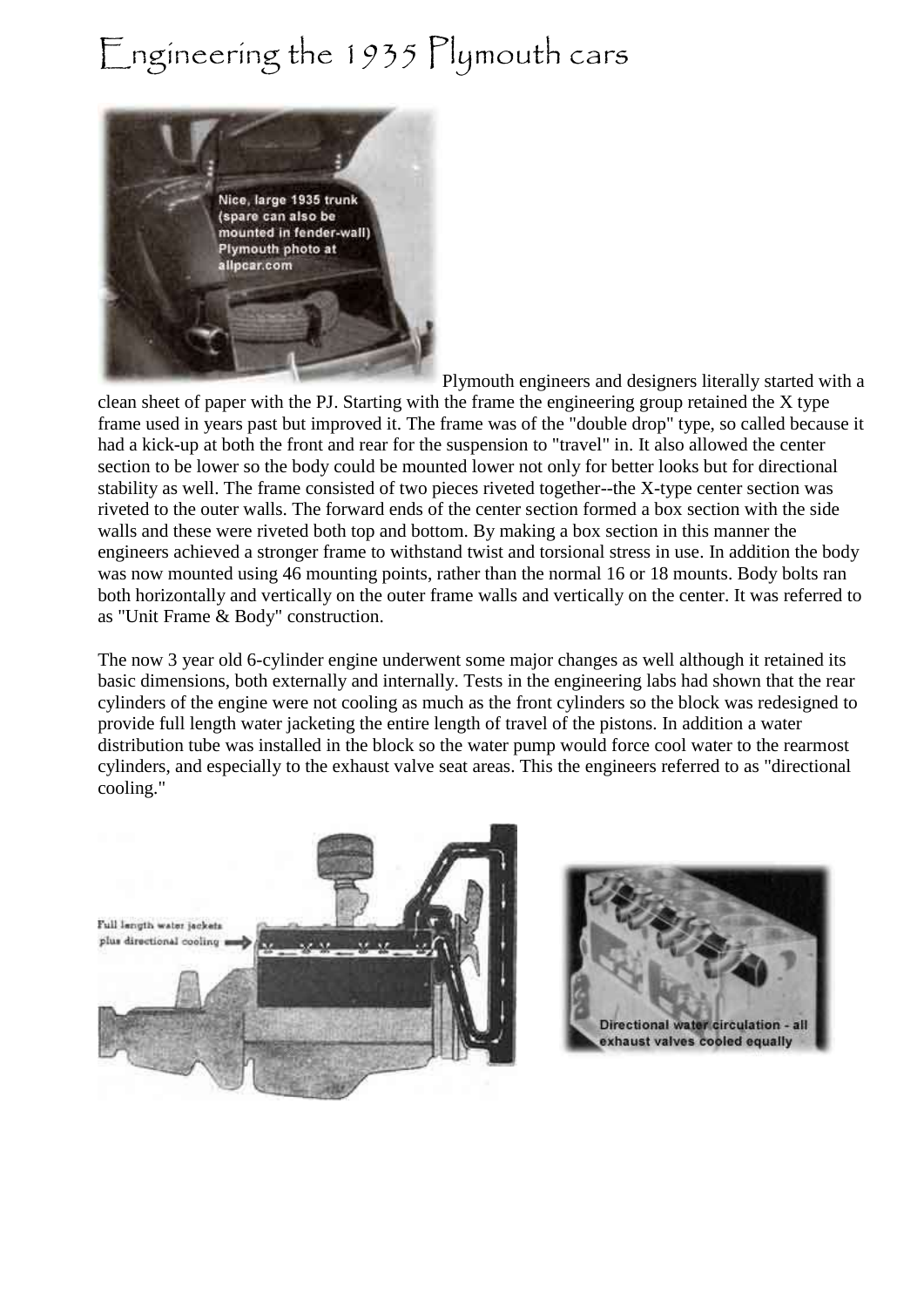

Despite these improvements to the cylinder block it retained the same exterior dimensions as the previous engines with one exception. Because of the new fully jacketed water system the started had to be moved outboard about a quarter inch on the bell housing. This change prevented the 1935 block with bell housing from being a bolt for bolt swap into an earlier car. In the same respect after 1935 there were no exterior dimensional changes and all engines produced until the flat head six was discontinued in late 1959 would swap bolt for bolt into cars back to the '35 model. Engine compression rose to 6.7 as a result of cylinder head changes and thermostatic control was provided all Plymouth engines, the Deluxe getting a bypass type thermostat while the Business series received a choke-type thermostat. Spark knock was eliminated by the addition of a vacuum controlled distributor, with vacuum supplied from the engine's intake manifold.

Its operation was entirely automatic. The crankshaft rotated in four main bearings and the connecting rods were of the removable type. Each piston contained 4 rings, two to seal compression and two to control consumption. In an effort to cut down on under hood noise the fan blade was redesigned and the blades were staggered in a manner to cut down on noise but to not reduce efficiency.

Fuel was fed the engine thru a down draft carburetor supplied by a fuel pump mounted [low](http://www.allpar.com/history/plymouth/1935.html##) on the engines right side. The 15 gallon fuel tank was mounted at the rear of the frame and the fuel lines were mounted outside the frame so engine heat would not cause vapor lock. Most cars were equipped with a carburetor and manifold 11/.." in diameter, but an "economy" package could be had at no charge that had a special intake manifold and 1" diameter carburetor. When so equipped the engine developed only 65 horsepower and the car was equipped with a 3.7 to 1 differential. Normal PJ models had a rear end ratio of 4.125 to 1.

The entire engine received fuel pressure lubrication (at 35 lbs. psi) and deluxe models were standard equipped with an oil filter. In addition the crankcase was ventilated by drawing in fresh air thru the oil filler cap and existing harmful fumes thru the crankcase breather pipe located at the rear of the block. Exhaust valves also received removable seat inserts to cut down on wear and to eliminate the need for early valve regrinds. The engine was mounted in Plymouth's famous "Floating Power" engine mounts which allowed the engine to absorb its own vibrations by being mounted in rubber on the axis line of its own weight.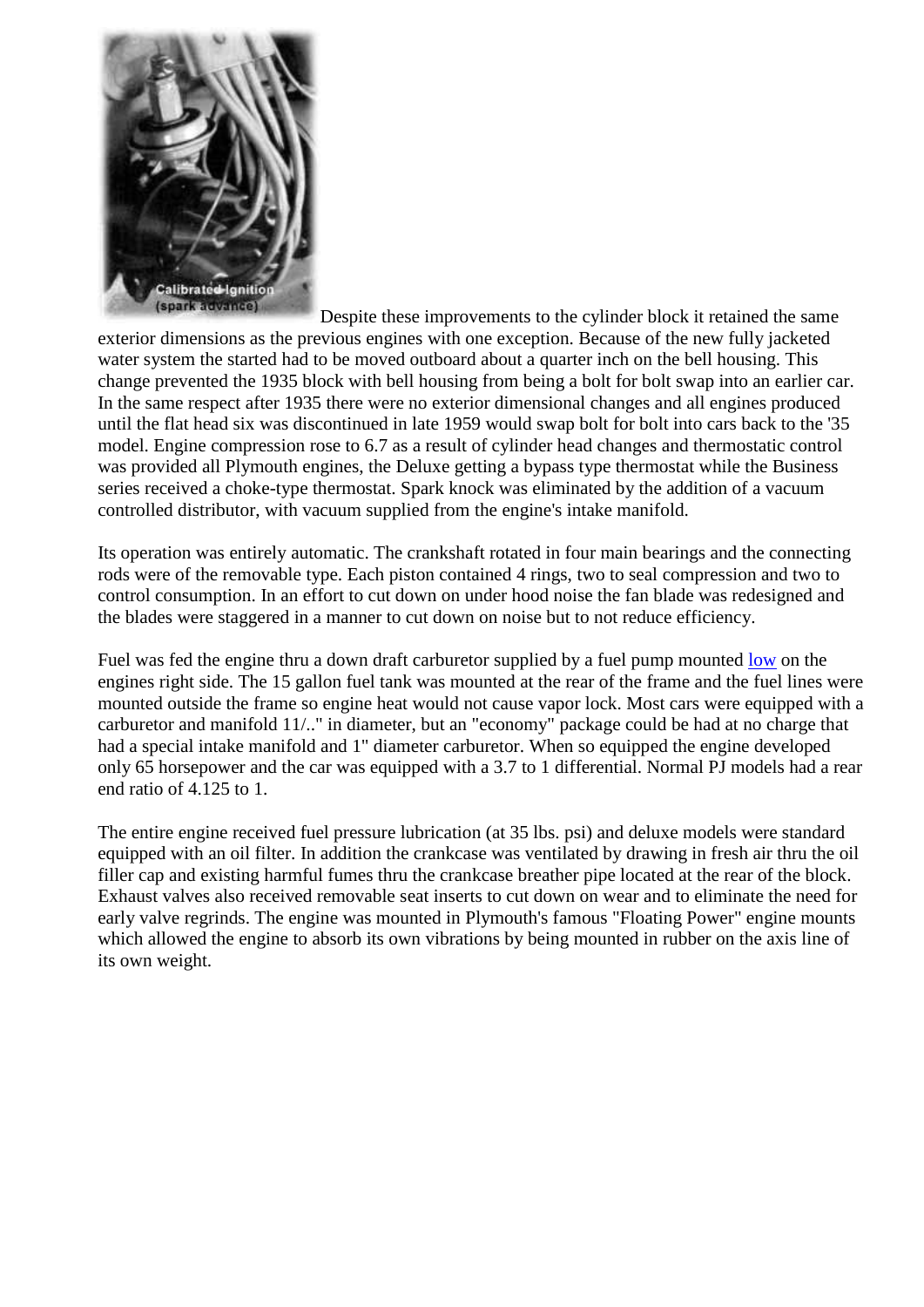

Next in line for the engineers was the clutch plate. Heat buildup was the major cause of clutch failure so Plymouth engineers devised a system of air inlet and exhaust ports in the clutch housing. Using the natural vacuum created by the whirling clutch plate, air was drawn in through a screen mounted on the side of the bell housing. After cooling the clutch plate, which was increased to a diameter of 91/...", the air was forced out at the top of the housing behind the block. approximately 600 cubic feet of air was circulated each minute. Clutch pedal pressure was also reduced by approximately 30 percent.



An entirely new transmission of the silent- synchro type was next. One of the main points of difference in this new transmission was the addition of a synchronizing device between third and second gears, which eliminated the clashing of gears while down shifting. All gears were of the helical (angle cut) type and ball or roller bearings were used extensively throughout. Power was transmitted entirely on these bearings with the exception of the reverse idler gear. The out put, too, was mounted n a large ball bearing. Inside the universal joints costly roller bearing were utilized for longer life and wear.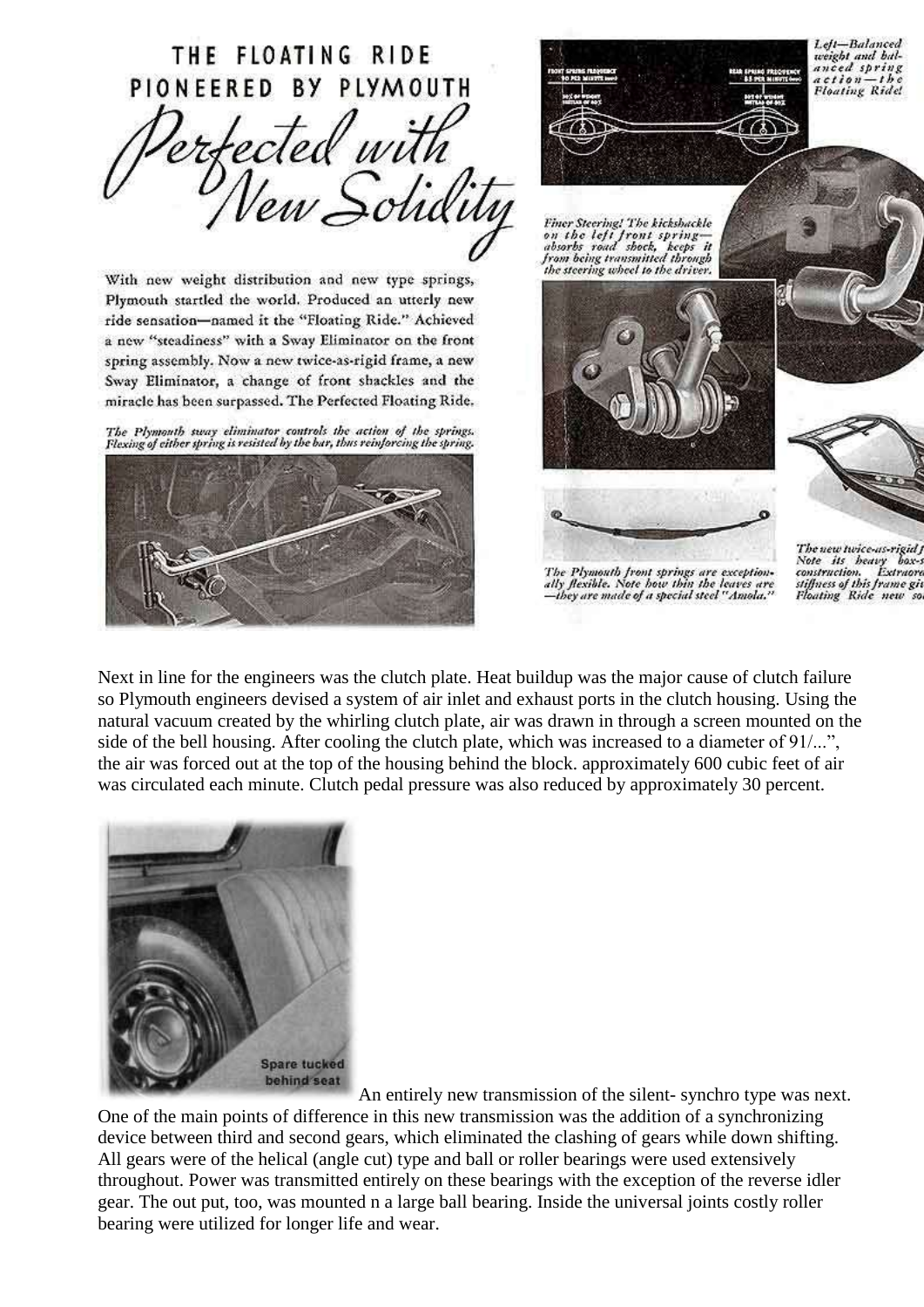The differential did not get overlooked by the engineering department and two important changes were made there. The outer ends of the axle housing were made heavier and more rigid to insure positive alignment for quiet, durable operation. Bronze thrust washers also utilized in the differential case to eliminate wear which might cause play in the gears or back lash. The '35 Plymouth utilized a total of 28 roll or ball bearings in the drive train construction, eight of them alone in the rear axle assembly.

After pioneering independent front suspension in the [low priced](http://www.allpar.com/history/plymouth/1935.html##) field in 1934, Plymouth mysteriously (and quietly) abandoned the system for 1935.

Equally mysteriously, Plymouth's sister car, the DeSoto, introduced its first independent front suspension system with the 1935 models. Plymouth and DeSoto shared the same production facilities at the Detroit Lynch Road assembly plant!

As a direct result of the Airflow research program, in which a vehicle's own weight was more evenly distributed, Plymouth engineers moved the engine forward about 8 inches and returned to a tube type front axle. Front and rear springs were both of the semi-elliptical type and spring [rates](http://www.allpar.com/history/plymouth/1935.html##) were adjusted so a balanced weight was achieved with the center of gravity reaching a point near the center of the car. Engineering claimed these changes would improve the ride and stability of the car, eliminating the "tall wagging the dog" type of handling. Springs received major attention as a new design was implemented. Spring ends were tapered and each spring leave was made of narrower material (called 'Mola' steel) and more leaves were utilized. The Deluxe PJ received 10 leaves on the front springs, with 9 leaves on the rear. The Business series had only 7 leaves on both front and rear springs. A front stabilizer on the deluxe series aided in side sway control. As in the past the steering was of the crosssteering type, where the steering arm and drag link ran parallel to the front axel, rather than parallel to the frame. By this method vibrational movement of the front wheels was not transmitted through the steering column to the driver.





The Old Way-with rear springs softer than front carrying more weight, the rear of the car acts as



Plymouth-Balanced Weight plus Equal New Springing gives a balanced, smooth rid



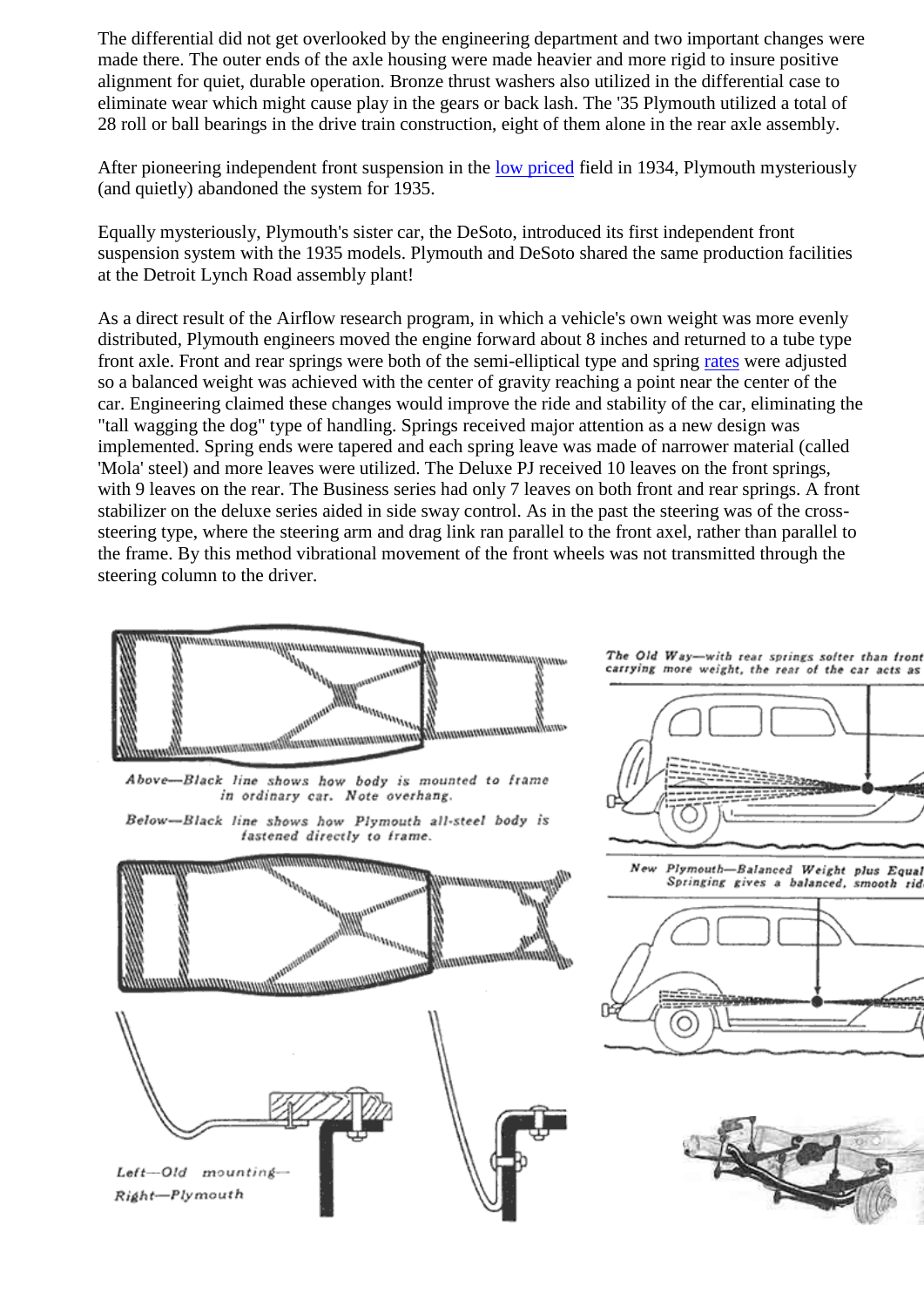Satisfied that everything had been taken care of on the mechanical end a newly designed body was next in order. Briggs supplied the bodies again for 1935 and of course, they were of all steel construction with a partial exception in the commercial sedan.



Fenders took on a more "pontoon" look and curved gently downward rather than flowing towards the rear of the car as in years past. The radiator shell was more rounded and the windshield and header area was slanted rearward to achieve less wind resistance on the open road. The rear quarter panels were also rounded more and on fastback models the rear panel sloped gently toward the ground. Touring sedan models had a slightly shorter passenger compartment and the rear window was more vertical to make room for the bustle type trunk built in at the rear of the body. The deck lid on, these models had exposed chrome plated hinges and two chromed latches to keep the lid closed. Bumpers were rather massive and protruded through the front fenders from their own pods where the brackets bolted directly to the frame. Mounted to the radiator shell was a sailing ship ornament that matched the design of the '34 ship but the mounting was much longer and heavier. Like the'34 ship, it, too, was fragile and the forward sail and mast tops were easily broken off. The ornament was a \$3.50 option installed at the factory on nearly all cars.

There was no body chrome other than bumpers, hubcaps, door handles, hood trim and the radiator ship. The new Plymouth bodies for 1935 were mounted lower and directly over the frame with the frame contours following the contours of the body with no overhang anywhere. The PJ was the first Plymouth not to be fitted with splash panels between the body and the running boards.

The spare tire rode in a metal cover at the rear on deluxe fastback models and in the trunk on touring sedan models in a compartment beneath the luggage compartment. When the cars were equipped with side mount fenders either right or left hand were available the luggage compartment space was increased on touring sedan models. Business series cars with externally mounted spares at the rear received a fabric cover.

Bumpers, bumper guards, spare tire, tube and a tire cover were optional items in 1935. The entire package for a regular Deluxe sedan [cost](http://www.allpar.com/history/plymouth/1935.html##) the 1935 buyer \$33 over the base price of the car. Touring sedan models that didn't have a tire cover cost the buyer only \$26.50.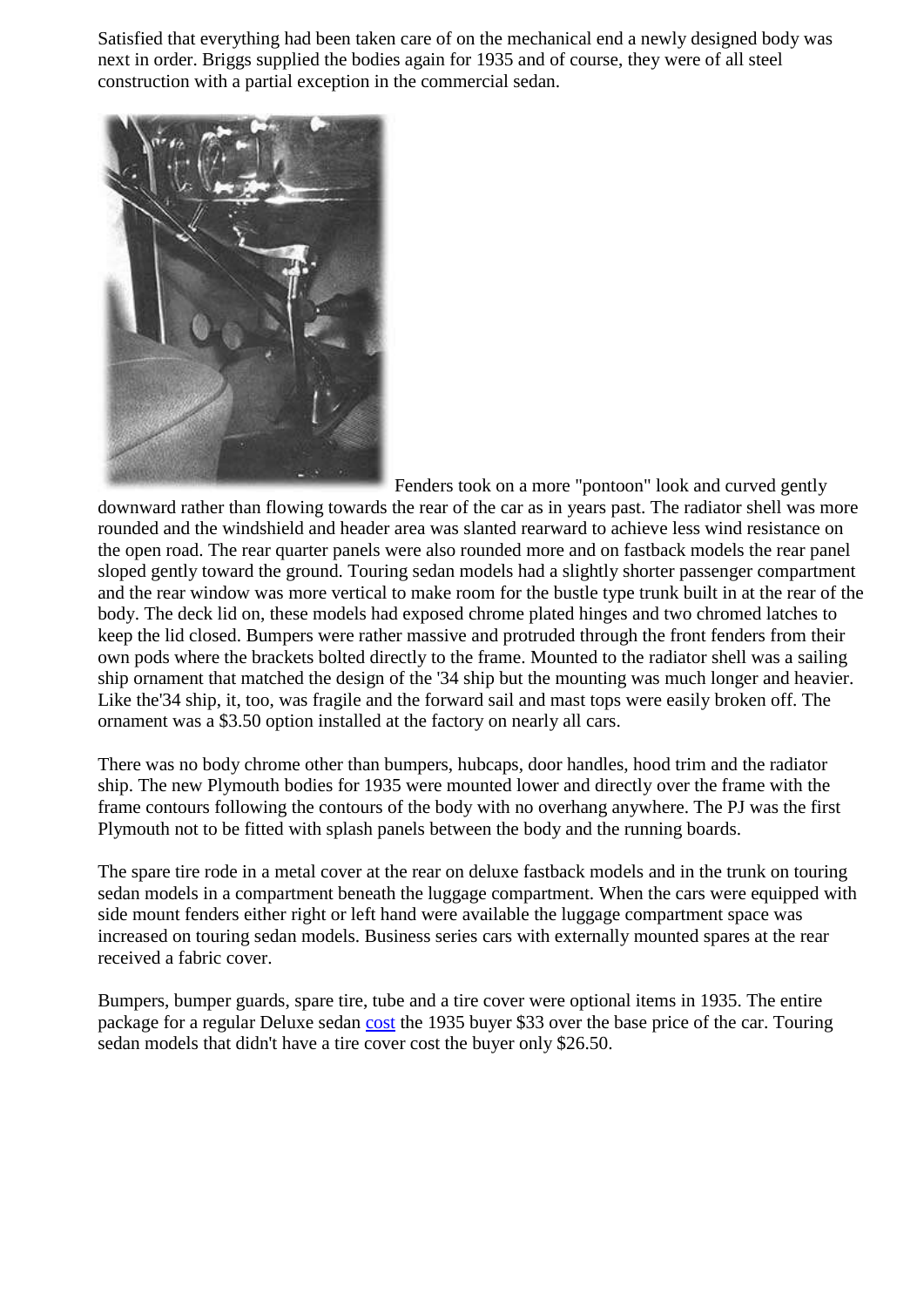

The new bodies were thoroughly insulated for

comfort and to prevent noise. A new ventilation system was also introduced, eliminating the complicated (but practical) disappearing vent window system used on the 1934 PE models. In addition to a screened ventilator on the cowl the front windows opened in two directions, much like the 1934 Ford system. Winding the window handle part way the front windows moved rearward several inches opening a slit in what would be the vent window area for limited ventilation. Continue winding on the handle and the window, after reaching it rear- wardmost point, would then lower into the door. Rear windows lowered completely but did not have the "venting" feature and rear quarter windows on sedan models lowered partially.

As was common practice in automobile design at the time, the front windshield cranked out for added summer ventilation. Duplate safety glass was used in the windshield of all models and was available at extra cost in all other windows. Only the convertible coupe came standard equipped with Duplate glass throughout.

Fenders and sheetmetal received a treatment called Bonderizing to prevent rust, while the body went through a process called Parcolite to achieve the same objectives. All nuts, bolts and washers used in the construction of the car also went though a slmiliar process called Parkerizing.

Interiors of both series were upholstered in Bedford Cord with Mohair optional on the Deluxe models. The convertible coupe was upholstered in hand buffed Colonial grain leather with the rumble seat was finished in a Moleskin leather. The Westchester Suburban was covered with heavy brown Spanish imitation leather

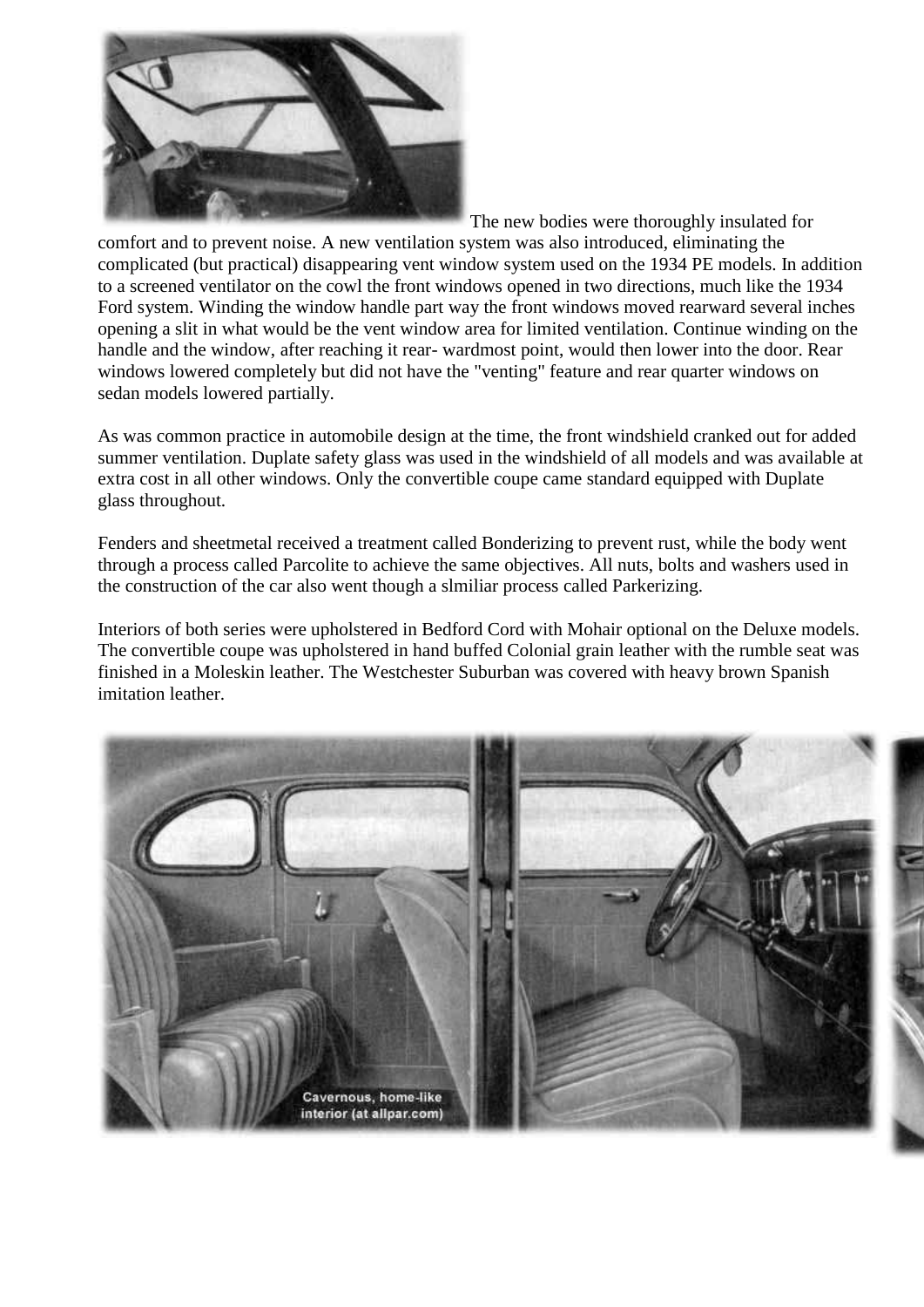

Insturment panels were painted a tan enamel finish on all Business models while the Deluxe models were graced with a polished walnut finish. Insturments were described as the "airplane" type and consisted of a speedomeer in one dial, and the oil, amp, gas and temperature gauge in a second matching dial mounted directly in front of the driver. An ash tray occupied the center of the dash on all models and a large glove compartment was on the right side of the panel. The Deluxe models had the dimmer switch mounted on the floor board but the Business series dimmer switch was controlled by the switch on the dash panel.

Interior hardware of the Deluxe models was of bright nickle finish with the windshield knob, window handle knobs, and horn button in antique ivory. On the business series these were either nickel plated entirely and the horn button was black. Four door sedans all had an ash receiver in the center of the front seat back and Deluxe sedans had assist straps installed, as well as a rear window curtain (except on the business coupe, two door sedan and convertible bodies). All models had a rubber front [floor](http://www.allpar.com/history/plymouth/1935.html##)  [mat](http://www.allpar.com/history/plymouth/1935.html##) with a carpet in the rear floor.

A common problem on many [autos,](http://www.allpar.com/history/plymouth/1935.html##) even into the "modern" age, was that of the back seat passengers freezing to death in cold weather while those in the front sweltered in the direct blast of the heaters. For 1935 Plymouth engineers provided a passage under the front seat whereby air drawn in from the ventilator would be circulated thru this passage to the back. Cool air or warm air from the heaters would circulate into the back as well.

Allpar note: Brakes continued to be a point of pride with Plymouth; the equivalent Ford still had mechanical brakes. (We have a Ford brochure from 1936, and the only piece of information in it appears to be that Ford had a V-8. No horsepower or gas mileage ratings are given; the Ford V-8 actually put out about the same power as the much cheaper, less complicated, more economical Plymouth Six!)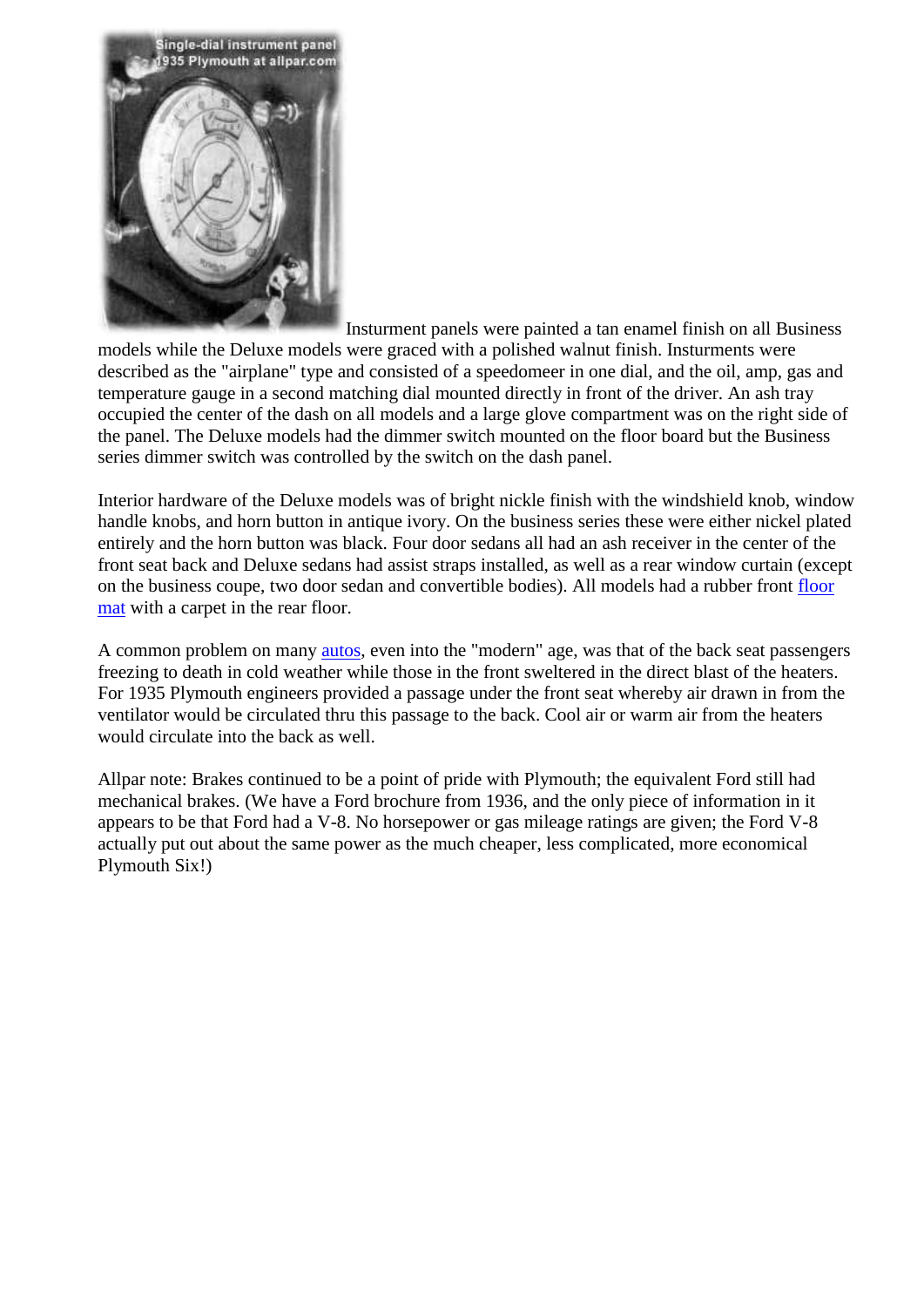

U.S. Body & Forging of Buffalo, New York supplied the bodies for the Westchester Suburban station wagon. Only 119 were built at the USBF plant in Tell City, Indiana. The Plymouth factory shipped in bare chassis, fenders and hood to USBF and they assembled the car from there. The bare chassis sold for \$415 while the body sold for \$350. The completed Suburbans were delivered back to Plymouth who then distributed them to the selling dealer.

The Suburban was rated as a 7 or 8 passenger vehicle and came equipped with three sets of seats, the last two sets of which were removeable for the hauling of cargo. The Suburban came with glass in the windshield only while the rest of the openings were covered with storm curtains which could be removed and stored in a concealed pocket underneath the rear tonneau seat. The Suburban, as well as all the other PJ models, rode on a 113" wheelbase chassis one inch shorter than the previous years models (except for the 128" wheelbase Traveler 5 and 7-passenger sedans). Wheel and tire size was 5.25x17" on the PJ Business line while the Deluxe rode on 6.00x16's.

The commercial sedan was built using a derivative of the two door fastback sedan body. The car was designed to be an economically priced business car for the man who could not afford both a personal passenger car and a business car. A rear door was cut in back of the body and the interior consisted of only front seats and side panels. Two removeable wood floor boards covered the rear floor area and snap in "advertising" panels fit into the rear windows. The rear door was of composite con- struction, metal over a wooden frame. The idea behind the car was for it to be a two fold vehicle. The small businessman could buy it for his business and use it during the week as such. It was designed also so the owner could take out the window panels, remove the floor panels and install a regular back seat (which was available optionally) so he could use the car on Sunday or whenever as a family passenger